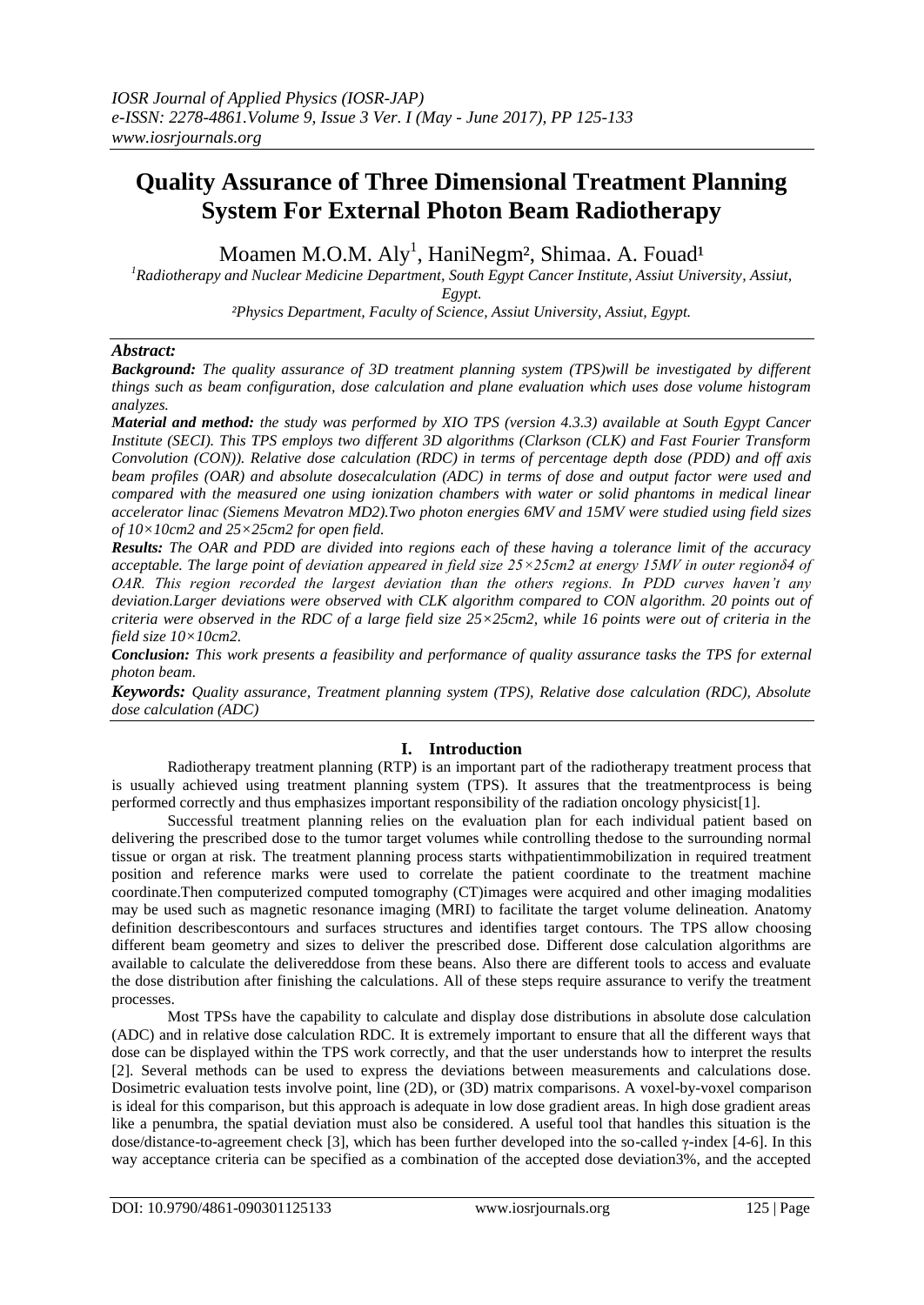distance-to-agreement 3.0 mm [7]. OAR and PDD curves were divided into regions  $\delta_1$ ,  $\delta_2$ ,  $\delta_3$ , and $\delta_4$  each of these regions having a tolerance limit of accuracy. In ADC, comparisons were made for both SSD and SAD setups.

## **II. Materials and methods**

## **1. Materials**

#### **Treatment planning system(TPS)**

TPS XIO software version 4.3.3 existingat South Egypt Cancer Institute (SECI) for routine use for patient treatment planning is going to be used. This TPSutilizestwo different 3D calculation algorithms (CLK and CON). This TPS were commissioned for Siemens Mevatron linear accelerator (linac). TPS has the capability to send and receive different imaging modalities such as CT, MRI, or PET/CT that is written in DICOM [Digital Imaging and Communications in Medicine]format[7].

The CLK is a well established calculation algorithm which uses a modified sector integration method based on tissue-phantom (TPR) data generated from measured percent depth doses [11, 12]. While, CON algorithm use account convolution [13, 15]for the transport of primary and secondary radiation inside the patient and to account for the effects of tissue heterogeneities. Both compute dose by convolved the total energy released per unit mass TERMA with Monte Carlo generated energy deposition kernels [14]. The CON speeds up its calculation by calculating dose in the frequency domain [16], while assuming kernels to be invariant with position.

#### **Medical linear accelerator (linac)**

Siemens Mevatron linear accelerator MD2 will be used in all experiments. The accelerating voltage are 6MV and 15MV.

#### **Detectors**

Radiation detector used in this study is a gas filled ionization chamber for the relative dosimetry PDD, OAR we use two semiflex ionization chambers having nominal sensitive volume  $0.125 \text{ cm}^3$ , one as sample and another as reference. One of these two ionization chambers is fixed in the remote-controlled device in the water phantom tank designed for measurements of radiation field in one, two or three dimensions. The collected ionization charges from the two ionization chambers are passed to a preamplifierbefore reaching the operator computer, which reads and draws the ratio between these two chambers. The secondary Farmer type chamber is the standard ionization chamber for absolute dose measurements in radiation therapy. The nominal sensitive volume of the chamber is 0.6 cm<sup>3</sup>. This chamber was connected to the electrometer (MULTIDOS, PTW)which measures the ion chamber collected charges and uses the IAEA TRS-398 code of practice to convert these charges into dose.

#### **Phantoms**

A phantom used in this work a water phantom (Dynascan, CMS model 3112) this phantom is a large tank  $60\times60$ cm<sup>2</sup> in length and width and 70cm in depth this is having a movable remote controlled device carrying the ionization chamber operated by a computer outside the treatment room. At ADC or test cases at specific point the acrylic slab phantom is used which is consists of 40 acrylic plates with dimensions of  $40\times40$ cm<sup>2</sup>. the phantom is designed for the rang from 70KVto 50MV photon radiation and 1MEV to 50MEV electron radiation. This acrylic slab is water density equivalent.

#### **Dosimeter System**

A dosimeter system (Dynascan, CMS Associates)Inc is a computerized control system, intended to help automatic collection of linear accelerator radiation therapy beam characteristic data it provides utilities for displaying, plotting and modifying scan data.This system consists of an operator computer with software to control the measurements in three interfaces.

#### **Calibration of the Linear Accelerator**

The Linac is calibrated for both energies to deliver 100 cGy per 100 monitor units (MU) for field size  $10\times10$ cm<sup>2</sup> at reference depth  $(d_{ref})$ . The calibration is done using [2] for International code of Practice with the equation:-

$$
D_{W,Q} = \frac{M_Q \times N_{D,W,Q_o} \times k_{Q,Q_o}}{PDD_{ref}}
$$
 [1]

Where:  $D_{W,Q}$  is the absorbed dose to water at the depth of dose maximum ( $d_{max}$  unit: Gy/MU), *M*<sup>Q</sup> is ratio of electrometer reading and monitor unit (charge/monitor unit, unit: C/MU or rdg/MU) corrected for air temperature and pressure ( $k_{T,P}$ ), ion recombination ( $k_S$ ), polarity effects ( $k_{pol}$ ), and electrometer calibration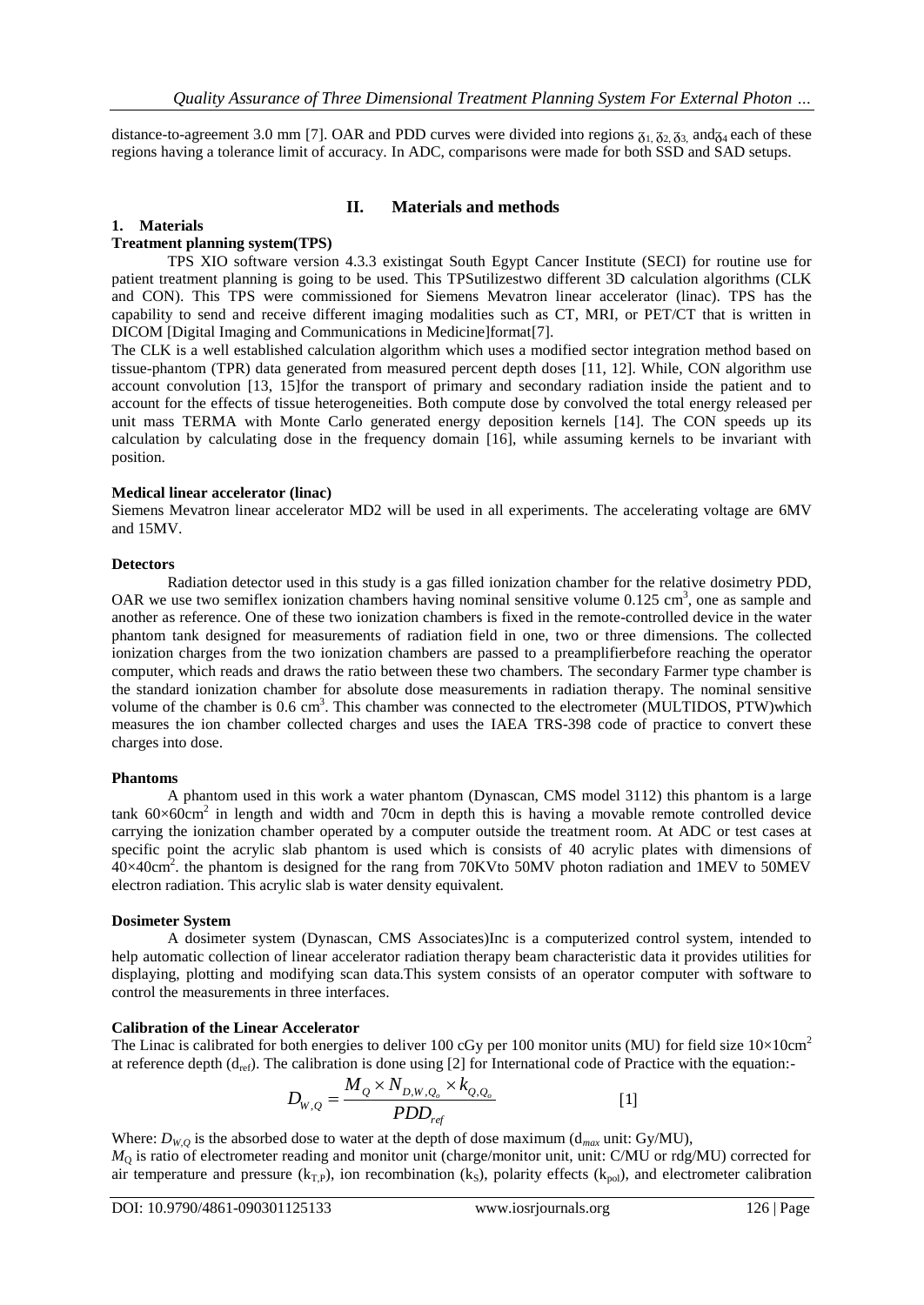$(k<sub>elec</sub>),N<sub>D,W,Oo</sub>$  is absorbed dose to water calibration factor for the ionization chamber (the ionization chamber correction factor),  $K_{Q,Qo}$  is the beam quality correction factor which depends on radiation energyand, PDD<sub>ref</sub> is percentage depth dose at reference depth.

## **2. Methods**

#### **Relative dose calculation (RDC)**

RDC which means OARand PDD agree the measurements in linac and compared to the calculated in TPS. We measured two field size  $10\times10$ cm<sup>2</sup> and  $25\times25$ cm<sup>2</sup>for two energies 6MV and 15MV at five depths  $(d_{max}, 5, 10, 15$  and 20)cm where  $d_{max}$  for the  $6MV=1.5cm$  and  $6MV=3cm$  plottedOAR and PDD curves for measured dose and calculated dose by using CLK and CON.

In OARs curves plot the profile curves then calculated the mean deviation (MD) and the standard deviation (SD). This apply for each regions ( $\delta_{2, 0.73, \delta_{4a}}$  and  $\delta_{4b, \delta_{a}l}$ ,  $\delta_{s}$ <sub>sum</sub>) which areillustrated in the next section where:

$$
MD=100\% \times (D_{cal} \cdot D_{mes})/D_{mes}[2]
$$

In PDD curves after plotted curves calculated the mean deviation (MD), the standard deviation (SD) for each region  $(7<sub>1</sub>, 7<sub>2</sub>)$  only. By using equation [2] where:

$$
PDD = Dose_{(d)}/Dose_{(dmax)} \times 100\%[3]
$$

Where *d* is the depth of interest and  $d_{max}$  is the depth of maximum dose (reference depth).By considering the measured dose it is the reference dose then can be calculated MD andSD of all of OAR and PDD regions for CLK and CON by using the equation:

 $D_{cal}$ : is the calculated dose by using CLK orCON.

Dmes: is the measured reference data.

#### **Tolerances limits for photon beam dose calculations**

Different acceptance criteria can, however, be formulated depending on the position in the beam. Figures (1) show the various regions that can be defined in a photon beam [3]. Different tolerances  $\Box$  are proposed for the various regions in a photon beam as shown in figure (1).

#### **Absolute Dose Calculation ADC**

ADC means calculated the doses at a specific point after normalized dose in TPS at 100 cGy then TPS calculatemonitor unit under certain conditionby using the same conditionscalculated the dose measurements in (linac)measured the dose rate then calculated the difference between calculated doses in TPS and measured doses in (linac).In this section of measurements in a linac we use a solid slab water proof phantom one of ionization chamber was used havingan internal volume 0.6cm<sup>3</sup> for the two energy 6MV and 15MVby putting the ionization chamber at a depth of slaps of the phantoms 1.5cm for energy 6MV and putting the chamber at depth of slaps 3cm this for energy 15MV. We measured five of field sizes  $4 \times 4$ cm<sup>2</sup>,  $10 \times 10$ cm<sup>2</sup>,  $20 \times 20$ cm<sup>2</sup>,  $17 \times 7$ cm<sup>2</sup> and  $12\times19$ cm<sup>2</sup> using SSD and SAD techniques at d<sub>max</sub>for the two energy. Each of these steps we agreed with and without a tray factor but 15MV calculated PDD at SSD 100 and monitor unit where,

$$
MU=GD \times 100 / (OF \times PDD \times TF)
$$
 [4]

And for SAD used tissue phantom ratio (*TPR*) instead of *PDD*

$$
MU = \text{dose} / (\text{TPR} \times \text{OF} \times \text{TF}) \tag{5}
$$

Where, OFis the output factor.This factor differs for each energy and for each field size. and by using triangle cornel block  $0.5 \times 0.5$ cm<sup>2</sup> in field  $4 \times 4$ cm<sup>2</sup>,  $1.25 \times 1.25$ cm<sup>2</sup> in field size  $10 \times 10$ cm<sup>2</sup>, 2.5×2.5cm<sup>2</sup> in field size  $20 \times 20$ cm<sup>2</sup>, 2.13 × 0.88cm<sup>2</sup> in a field size  $17 \times 7$ cm<sup>2</sup>, 1.5×2.4cm<sup>2</sup> in a field size 12×19cm<sup>2</sup> all block measurements having a tray factor .953 for energy of voltage 6MV and .966 for energy of voltage 15MV

#### **III. Results and Discussions**

## **OARs forfield size 10×10cm<sup>2</sup> and energy 6MV**

Table 2 represented MD and SD of difference between measured and calculated OAR at different depths using CLK and CONs for 6MV, for open field size  $10\times 10 \text{cm}^2$ .  $\zeta_{2, 0.7}$ ,  $\zeta_{3, 0.7}$  and  $\zeta_{4b}$  represent different regions on the OAR curve, and the numbers between the parakeets represents the accepted limit. The high light value in table 2 represented the unaccepted tolerance limit values.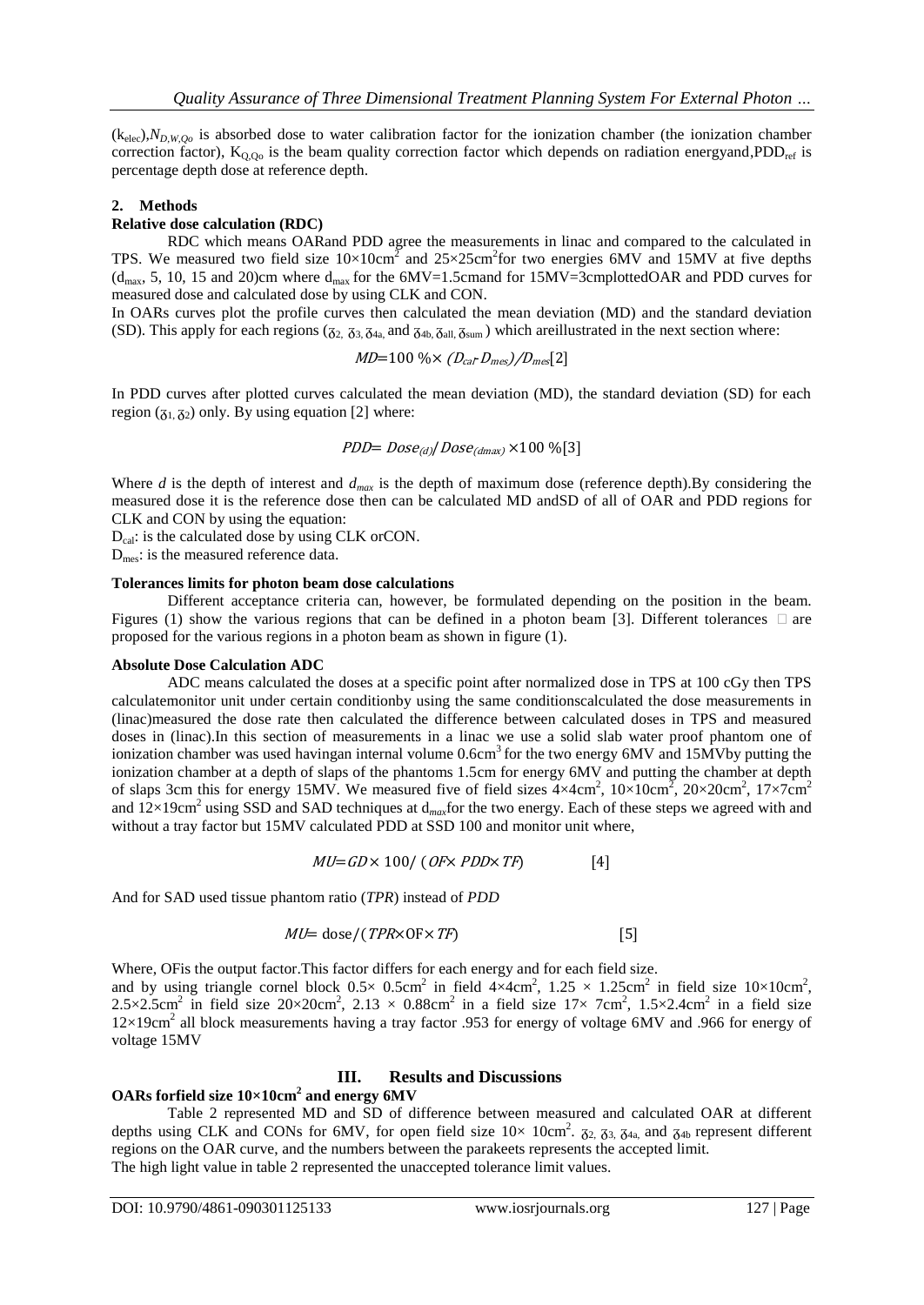## **OARs for field size 10×10cm<sup>2</sup> and energy 15MV**

Table 3 illustrated that the MD and SD of difference between measured and calculated dose profiles at different depths using CLK and CONs for 15MV, for open field size  $10\times10$  cm<sup>2</sup>.  $\delta_{2}$ ,  $\delta_{3}$ ,  $\delta_{4}$ , and  $\delta_{4}$  represent different regions on the dose OAR, and the numbers between the parakeets represents the accepted limit.

## **OARs field size 25×25cm<sup>2</sup> for energy 6MV**

Table 4 represented that the MD and SDof difference between measured and calculated OAR at different depths using CLK and CONs for 6MV, for open field size  $25 \times 25 \text{ cm}^2$ .  $\delta_{2}$ ,  $\delta_{3}$ ,  $\delta_{4}$ , and  $\delta_{4}$  represent different regions on the OAR curve, and the numbers between the parakeets represents the accepted limit.

## **OARs field size 25×25 cm<sup>2</sup> for energy 15MV**

Table 5represented that the MD and SD of difference between measured and calculated OAR at different depths using CLK and CONs for 15MV, for open field size  $25 \times 25 \text{ cm}^2$ .  $\delta_{2, 0}$ ,  $\delta_{3, 0}$ ,  $\delta_{4a}$ , and  $\delta_{4b}$  represent different regions on the OAR curve, and the numbers between the parakeets represents the accepted limit.From tables 2, 3, 4, 5 of the OAR it is seen that the unaccepted tolerance limited values or the values out of criteria for CLK is 27 points.Whilethe unaccepted values of CON it is 9 points. This means that the CON is better than the CLK this is matched with[17] where they observed that the larger of deviations in simpler algorithm like CLK. The inaccuracy of the CLK also illustrated in [10] when study the CLK and CON in different regions in human body they observed that the CLK for the chest wall. The CLK neglected the missing scatter radiation and hence, did not predict enough monitor unit than the accuracy of other algorithms CON were acceptable of accuracy so, they concludes that the CLK calculated monitor units are suitable for a simple situations geometry, but warns should be used when using monitor unit calculations for a complex geometry.

The values out of criteria in field size  $25 \times 25 \text{ cm}^2$  in all study cases is 20 values while the values out of criteria in field size  $10\times10$ cm<sup>2</sup> it is15 values this means that field size  $10\times10$ cm<sup>2</sup> is much suitable field in our study and in a lot of other studies to conceded field size  $10\times10$ cm<sup>2</sup> the ideal field size also IAEA report 430 represented it the reference field size for The calibration is done using IAEA TRS-398. This result it is matched with [18] when they study large, square open fields  $25 \times 25$  cm<sup>2</sup>, calculations overestimated measurements in the tails, because the parameter that described lost scatter from the head was also modified so that monitor unit calculations would closely match clinical data. Inaccuracies in modeling scatter were also observed in the effect of modifiers or blocks on the accuracy of monitor unit calculations. A possible curative to the extra focal radiation problem is to use a dual-source photon beam model. When they study a small square open fields 5×5cm<sup>2</sup>, the calculated shoulders and tails underestimated the measured data. The underestimation resulted because parameters that described the finite source size and lot of scatter will stray from the head had to be modified so that monitor unit calculations would closely match clinical data or measured data, thus compromising the accuracy of calculations in the shoulders and tails[19, 20].

The values out of criteria in 6MV is 14while the values out of criteria at15MV is 21 values, when seeing AAPM 23 we found that the Dose deviations greater than 3% were observed for 51 of 532 points [in the 4 MV case] and for 124 of 586 points [in the 18 MV case]. This observation more matched with [17] they observed thatlarger deviations were observed for the higher beam energy [21]. Doses inside the bone equivalent material were underestimated by up to 7% for both 6 MV and 15 MV beams for both algorithm types [22].

The values out of criteria at energy 6MV it is little than the values out of criteria at energy 15MVthis is because of the energy 15MV it is more penetrating than that the energy 6MV, hence the energy 6MV  $d_{\text{max}}$  or the maximum depth dose in energy 6MV it is 1.6cm shallowest than that the d<sub>max</sub> of energy 15MV equal 3cm, acceptable uniformity of dose, that is, within *±*5%, is achievable with cobalt-60 or 4 to 6 MV beams for thicknesses of about 15cm or less head, neck, breast, and extremities. However, for thicknesses of 20cm or greater thorax, parotid, abdomen, and pelvis, 10 MV or higher energies must be used to spare the normal subcutaneous tissues [5].So, the small energy 6MV affected by the phenomena of the surface tension than the energy 15MV this is making it non uniformity of distribution from the biggest energy 15MV.

#### **PDD for field size 10×10cm<sup>2</sup>**

Table 7 represented that the MD andSDof difference between measured and calculated PDD using CLK and CON for 6MV, 15MV for open field size  $10\times10$ cm<sup>2</sup>,25×25cm<sup>2</sup>.  $\delta_1$ ,  $\delta_2$  and  $\delta_{\text{sum}}$ , represent different regions on the PDD and OAR, and the numbers between the parakeets represents the accepted limit.

From table 7 of depth dose we can observe that no values out of criteria in the buildup regions this is matched with [10] when they found that only 6 values out of 4138 values exceeding the TG-53 criteria for the buildup region all the 6 values in the multi leave collimator(MLC) shaped field test case.They found that 99 % of points in the buildup regions, but in our study we observed that 100% of points in buildup regions  $\bar{\alpha}_2$ , because they study in MLC shaped field but, we not study in this case.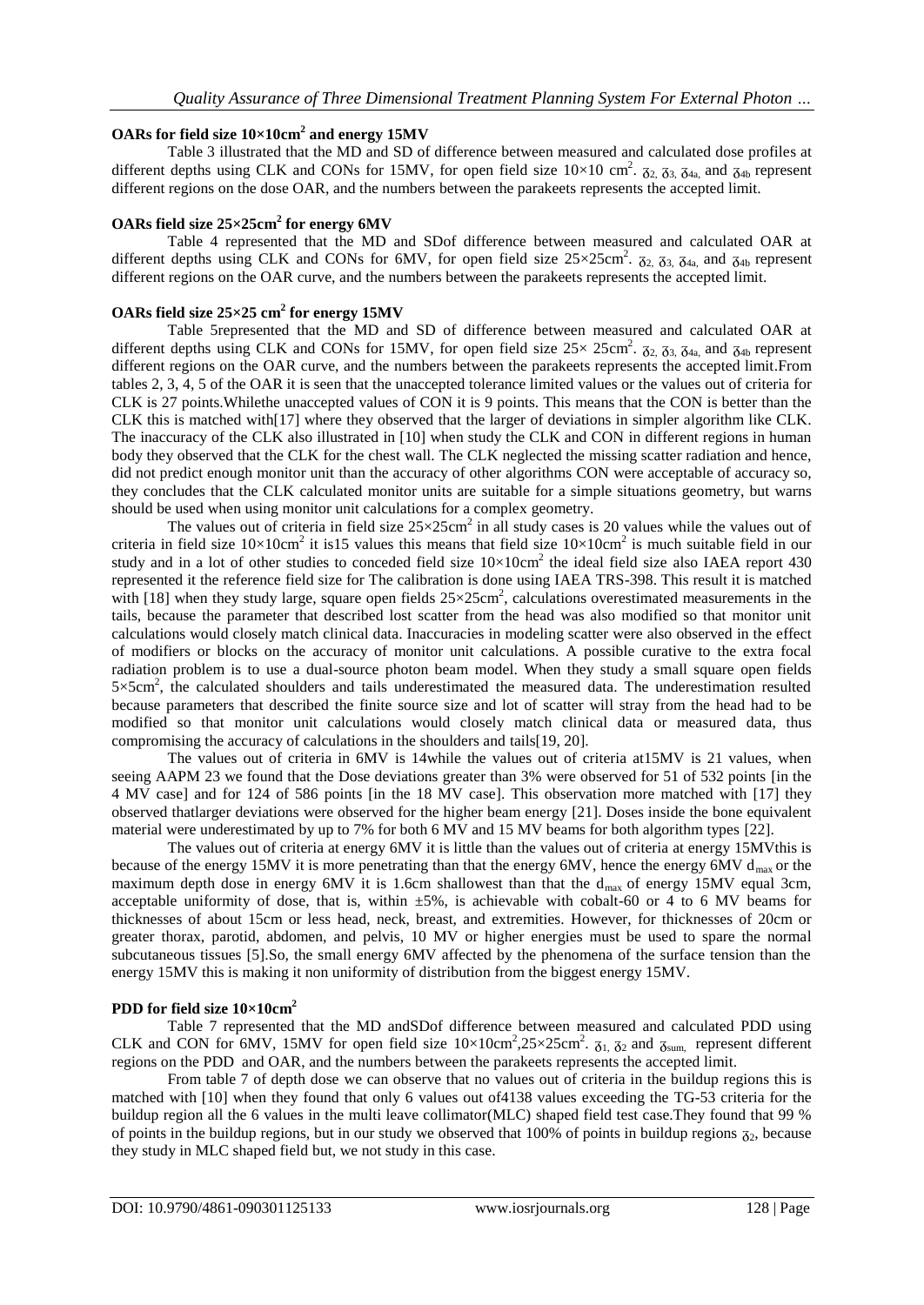when comparing[18] with the resultant concludes that 99% of points in the buildup region, 90% of points in the inner region while in our study 100% for the buildup and inner regions, 88% of points in the outer region in our study 72.5%, and 93% of points in the penumbra but, in our study 82.5%.

## **Absolute doses**

#### **SSD technique**

Table 8represented that the MD of ADC for difference between measured and calculated doses using CLK, CON in open field sizes  $4\times4\text{cm}^2$ ,  $10\times10\text{cm}^2$ ,  $20\times20\text{cm}^2$ ,  $17\times7\text{cm}^2$ ,  $12\times19\text{cm}^2$  in SSD technique with using block and without using block (with and without a Tray Factor) for two energy 6MV, 15MV with tolerance limit 2% [9]

#### **SAD technique**

Table 9represented that the MD of ADC for difference between measured dose and calculated dose using CLK, CON in open field sizes  $4 \times 4 \text{cm}^2$ ,  $10 \times 10 \text{cm}^2$ ,  $20 \times 20 \text{cm}^2$ ,  $17 \times 7 \text{cm}^2$ ,  $12 \times 19 \text{cm}^2$  in SAD technique with using block and without using block (with and without a Tray Factor) for two energy 6MV, 15MV with tolerance limit 2% [9]

In the absolute section of study, we observed thata large of deviation in the SAD technique than the SSD technique this is because of the influence of SSD variation on TPS this is matched with [9] they found that as SSD decreased, absolute deviation in SSD were found to increase for all field sizes, being within the acceptability tolerance level.The values out of criteria are so large whether SSD or SAD technique. In ESTRO [3] the acceptance level for the accuracy of dose calculations of a TPS should be around 2%. This value can be used for areas where the absorbed dose is rather homogenous, *e.g.*, inside the central part of a beam. When comparing our results with [9]the mean deviation of errors of the order of  $\pm 2\%$  to reach to the maximum deviation of  $\pm 12.2$ % at only a small field size which be study it  $4 \times 4 \text{ cm}^2$  in[9] we found that they showed a mean deviation of the order of  $\pm 3.5$ %, reached a maximum of  $\pm 11.5$ % for small field size  $5 \times 5$ cm<sup>2</sup>becausefield size  $4 \times 4 \text{cm}^2$  is smallerthan the field size  $5 \times 5 \text{cm}^2$  in[9] so, the rate of deviations exceeded in  $4 \times 4 \text{cm}^2$  than  $5 \times 5 \text{cm}^2$ . In[18]when they study some small square open fields  $5 \times 5 \text{cm}^2$ , the calculated shoulders and tails underestimated the measured data. The underestimation resulted because parameters that described the finite source size and lot of scatter will stray from the head had to be modified so that monitor unit calculations would closely match clinical data or measured data, thus compromising the accuracy of calculations in the shoulders and tails [19, 20]. From [18, 9] the rate of deviations should be increased when using a smaller field size than  $5 \times 5 \text{ cm}^2$ .

In[18] which dependent on the criteria of AAPM 53[1] so, don't meeting in the criteria acceptability of TG-53 specifically when modifiers or blocks were applied to the beam. The discrepancies in monitor unites for 18MV  $5 \times 5$ cm<sup>2</sup> and 18MV 25×25cm<sup>2</sup> beams also didn't met the TG-53 criterion of  $\pm 0.5$ % however, these criteria don't include the errors in determining the absolute dose under stander calibration conditions, in their tolerance figures for the absolute dose at the normalization point. The criteria don't provide for errors in determining the total scatter factor in their estimate for acceptable agreement also, the errors in monitor units for rectangular fields exceeded the TG-53 tolerance of ±0.5%.

## **Acknowledgement**

I would like to express my profound gratitude and sincere appreciation to **Prof. Dr. Abdel-Hady El-Kamel,** Physics Department, Assiut University, for his supervision, constructive guidance, critical comments, continuous help and great efforts throughout this work.

#### **References**

- [1]. Fraass. B, K. Doppke, M. Hunt, G. Kutcher, G. Starkschall, R. Stern, and J V. Dyke AAPM radiation therapy commit Task Group 53: "Quality assurance for clinical radiotherapy treatment planning" Med.Phys. Vol: 25PP 1773, (1998).
- [2]. IAEA\_ Technical reports series no.430 "commissioning and quality assurance computerized planning systems for radiation treatment of cancer" PP 158, (2004).
- [3]. Mijnhee. B, A. Olszewska., C. Fiorino., G. Hartmann., T. Knöös., J.C. Rosenwald and H. Welleweerd "Quality assurance of treatment planning systems practical examples of non-IMRT photon beams." First edition by ESTRO. (2004).
- [4]. Harms W.B, D.A. Low., J.W. Wong and J.A. Purdy"A software tool for the quantitative evaluation of 3D dose calculation algorithms". Med. Phys.vol: 25, PP(1830-1836), (1998).
- [5]. Depuydt. T,A. Van Esch and D.P.Huyskens "A quantitative evaluation of IMRT dose distributions: refinement and clinical assessment of the gamma evaluation. Radiother". Oncol.vol:62, PP(309-319), (2002).
- [6]. Low. D.A and J.F. Dempsey "Evaluation of the gamma dose distribution comparison method". Med. Phys. vol: 30, PP(2455- 2464),(2003).
- [7]. Bakai. A, M. Alber and F. Nüsslin "A revision of the γ-evaluation concept for the comparison of dose distributions". Phys. Med. Biol. vol: 48, PP(3543-3553), (2003).
- [8]. Venselaara. J, H. Welleweerdb and B. Mijnheer "Tolerances for the accuracy of photon beam dose calculations of treatment planning systems" Red& Oncol. Vol:60, PP(191-201), (2001).
- [9]. Sandilos. P, S. Seferlis, C. Antypas, P. Karaiskos, C. Dardoufas and L. Vlahos "Technical note: evaluation of dosimetric performance in a commercial 3D treatment planning system" Brit Jour. vol: 78, (2005).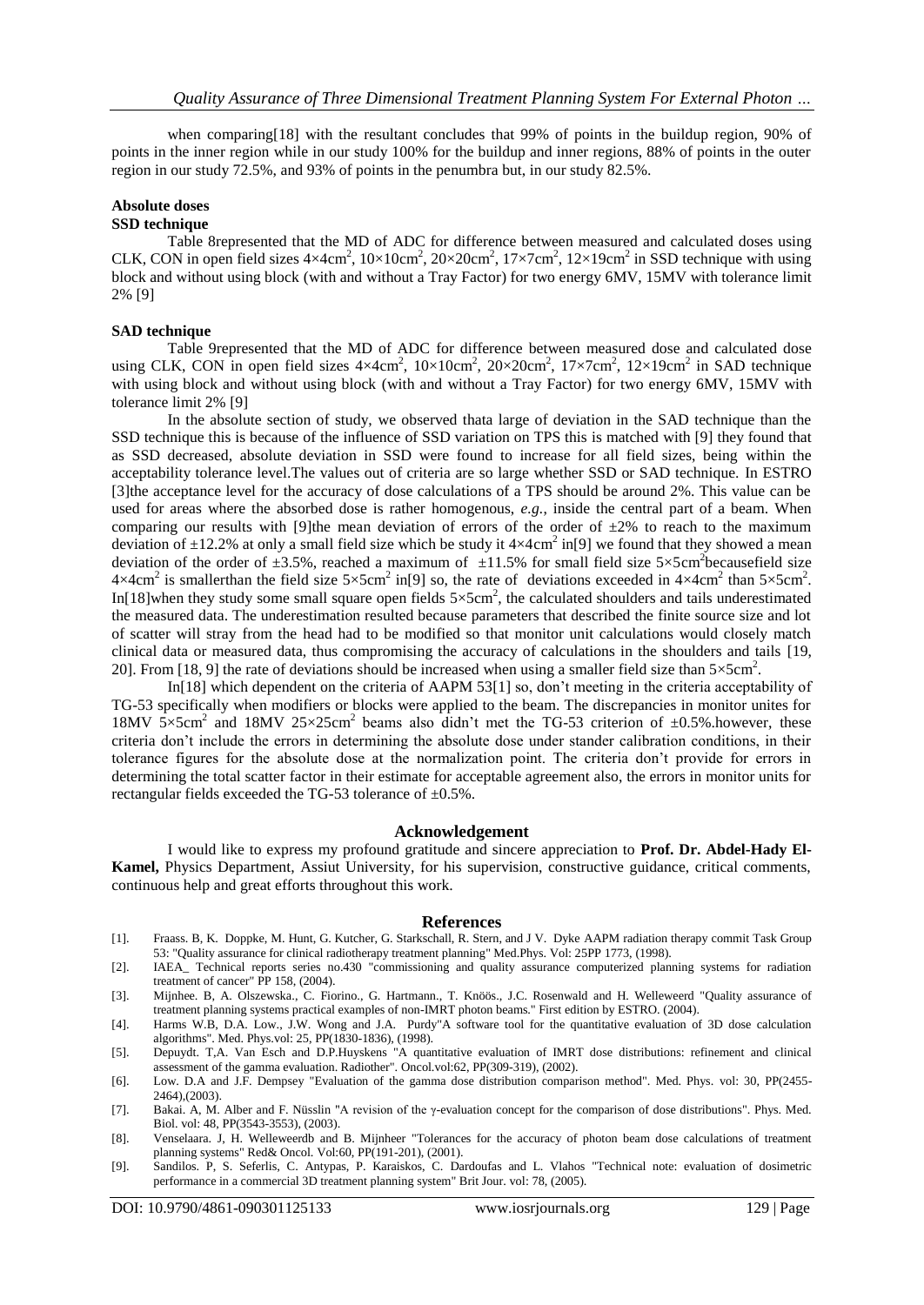- [10]. Butts. J .R, and A. E. Foster "Comparison of commercially available three-dimensional treatment planning algorithms for monitor unit calculations in the presence heterogeneities Indiana", CLI Med. Phys, vol: 2, PP 1, (2001).
- [11]. Khan. F. M, "The physics of radiation therapy", 3rd edition, Williams and Wilkins, Baltimore, Landon, CH 9, PP 175, (2003).
- [12]. Louis. St, MO Computerized Medical Systems, "Dose Calculation-Clarkson, Calculation Physics and Clinical Applications Manual"Vol. 1, CH. 4, PP. 1–123, (1999).
- [13]. Ahnesjo. A, "Collapsed Cone convolution of radiant energy for photon dose calculations in heterogeneous media", Med. Phys. vol: 16, PP (577–592), (1989).
- [14]. Mackie. T. R, A. F. Bielajew, D. W. Rogers, and J. J. Battista, "Generation of photon energy deposition kerna using the EGS Monte Carlo Code " Phys. Med. Biol. vol: 33, PP(1–20), (1998).
- [15]. Boyer. A. L, Y. Zhu, L. Wang, and P. Francois, "Fast Fourier transform convolution calculations of x-ray isodose distributions in inhomogeneous media" Med. Phys. vol: 16, PP (248–253), (1989).
- [16]. Sontag. M. R and J. R. Cunningham, "Corrections to absorbed dose calculations for tissue in homogeneities" Med. Phys. vol: 4, PP (431–436), (1977).
- [17]. Rutonjski. L, B. Petrovic, M. Baucal, M. Teodorovic, O. Cudic, E. Gershkevitsh and J. Izewska. "Dosimetric verification of radiotherapy treatment planning systems in Serbia" Rad. Oncol, vol: 7, PP 155, (2012).
- [18]. Gifford.K. A, D. S. Followill, H. H Liu and G. Starkschall "Verification of the accuracy of a photon dose-calculation algorithm", Clin. Med. Phys, vol: 3, PP 1, (2002).
- [19]. Liu. H. H, T. R. Mackie, and E. C. McCullough, "A dual source photon beam model used in convolution dose calculations for clinical megavoltage x-ray beams" Med. Phys. vol: 24, PP (1960–1974), (1997).
- [20]. Starkschall. G, R. E. Steadham, N. H. Wells, L. O'Neill, L. A. Miller, and I. I. Rosen, "On the need for monitor unit calculations as part of a beam commissioning methodology for a radiation treatment planning system" Clin. Med. Phys, vol: 1, PP (86–94), (2000).
- [21]. Alam. R, G. S. Ibbott, R. Pourang, R .Nath Application of AAPM Radiation Therapy Committee Task Group 23 test package for "comparison of two treatment planning systems for photon external beam radiotherapy" Med. Phys vol: 24: PP (2043–2054), (1997).
- [22]. Carrasco. P, N. Jornet and MA. Duch "Comparison of dose calculation algorithms in slab phantoms with cortical bone equivalent heterogeneities" Med Phys, vol: 34, PP (3323–3333), (2007).



**Figure 1** illustrated different regions where the criteria  $\delta_1$ - $\delta_4$  can be applied to compare calculated and measured values of a beam profile (A) [3] and a depth dose curves (B) [3]. Data is normalized at the central beam axis

|  |  | <b>Table 1:</b> Tolerance $\delta$ , given as the confidence limit, for the dose deviation, for the various regions in a photon |              |  |  |  |  |
|--|--|---------------------------------------------------------------------------------------------------------------------------------|--------------|--|--|--|--|
|  |  |                                                                                                                                 | beam $[4]$ . |  |  |  |  |

| Region<br>Homogeneous                                                          |
|--------------------------------------------------------------------------------|
|                                                                                |
| simple geometry                                                                |
| Central beam axis data - high dose, low<br>ıδ<br>2%                            |
| dose gradient                                                                  |
| Build-up region of central axis beam,<br>10%<br>2 <sup>8</sup>                 |
| penumbra region of the profiles - high                                         |
| dose, high dose gradient.                                                      |
| Outside central beam axis region high<br>38<br>3%                              |
| dose, low dose gradient                                                        |
| Outside beam edges - low dose and low<br>48<br>30%                             |
| dose gradient divided this region into                                         |
| two part $\delta_{4a}$ , $\delta_{4b}$ where $\delta_{4a}$ before the          |
| central axis and $\delta_{4h}$ after the central axis                          |
| in OAR curve.                                                                  |
| It is all a profile data points<br>3%<br>anô                                   |
|                                                                                |
| It is a summation $\delta_3$ in all profile depths<br>3%<br>$_{\rm sum}\delta$ |
| which can be measured                                                          |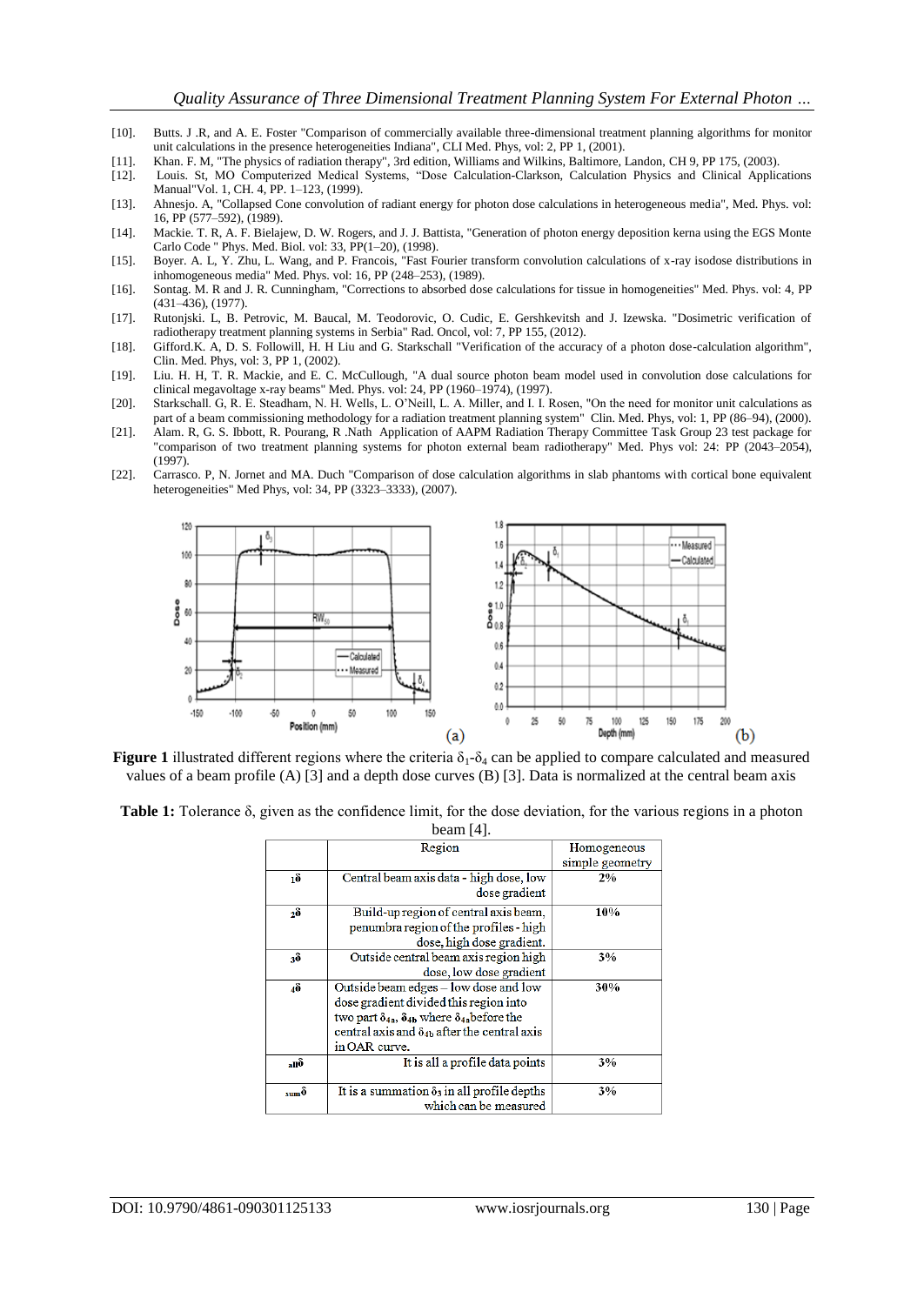|       |           |            | <b>72</b> [10%] | 33 [3%]    |            | $74a$ [30%] |            | 74b [30%]  |            | $7a  [3\%]$ |            |
|-------|-----------|------------|-----------------|------------|------------|-------------|------------|------------|------------|-------------|------------|
| Depth |           | <b>CLK</b> | <b>CON</b>      | <b>CLK</b> | <b>CON</b> | <b>CLK</b>  | <b>CON</b> | <b>CLK</b> | <b>CON</b> | <b>CLK</b>  | <b>CON</b> |
|       | MD        | 8.9        | 6.7             | 1.4        | 1.1        | $-48.9$     | $-27$      | $-43.9$    | $-20.3$    | $-4.2$      | $-0.9$     |
| 1.5   | SD        | 9.8        | 10              | 3.4        | 2.9        | 9.1         | 2.5        | 11.8       | 3.4        | 21.9        | 13.9       |
|       | MD        | 16.1       | 11.2            | 2.1        | 0.1        | $-37.7$     | $-17$      | $-33.9$    | -12        | $-0.9$      | 0.3        |
| 5     | SD        | 12.6       | 11.5            | 1.5        | 0.8        | 11.5        | 3.4        | 11.5       | 2.5        | 16.4        | 9          |
|       | MD        | $-2.1$     | $-3.9$          | 0.6        | $-0.4$     | $-29.2$     | $-16.8$    | $-23.4$    | $-10.2$    | $-0.1$      | 0.1        |
| 10    | <b>SD</b> | 1.4        | 1.3             | 1.3        | 1          | 15.8        | 5.9        | 14.3       | 4.7        | 13.1        | 9.2        |
|       | <b>MD</b> | $-0.6$     | $-1.9$          | 0.1        | $-1.4$     | $-20.8$     | $-14.8$    | $-15.6$    | $-9.3$     | 0.6         | $-0.6$     |
| 15    | SD        | 0.6        | 0.4             | 0.9        | 0.6        | 10.8        | 5.4        | 11.4       | 5.7        | 8.8         | 6.2        |
| 20    | MD        | $-1.9$     | $-4.1$          | $-0.1$     | $-2.4$     | $-10$       | $-15.1$    | 2.3        | $-3.6$     | 1.8         | $-1.2$     |
|       | SD        | 2.5        | 1.6             | 1.1        | 0.7        | 6.1         | 3.4        | 10.7       | 7.4        | 8.4         | 7.4        |

**Table 2:** MD and SD of difference between measured and calculated dose profiles at different depths using CLK and CONs for 6MV, for open field size  $10\times 10$ cm2.  $\overline{\alpha}$ 2,  $\overline{\alpha}$ 3,  $\overline{\alpha}$ 4a, and  $\overline{\alpha}$ 4b represent different regions on the OAR curve, and the numbers between the parakeets represents the accepted limit.

**Table 3:** MD and SD of difference between measured and calculated OAR at different depths using CLK and CON for 15MV, for open field size  $10\times10$  cm<sup>2</sup>.  $\zeta_{2}$ ,  $\zeta_{3}$ ,  $\zeta_{4a}$ , and  $\zeta_{4b}$  represent different regions on the OAR curve, and the numbers between the parakeets represents the accepted limit.

| <b>Depth</b>            |           |        | $\delta^2$ [10%] | $\frac{1}{6}$ [3%] |            |            | $\delta$ <sup>4a</sup> [30%] |         | $\delta^{4b}$ [30%] |            | $\delta$ all [3%] |
|-------------------------|-----------|--------|------------------|--------------------|------------|------------|------------------------------|---------|---------------------|------------|-------------------|
|                         |           | CLK    | <b>CON</b>       | <b>CLK</b>         | <b>CON</b> | <b>CLK</b> | <b>CON</b>                   | CLK     | <b>CON</b>          | <b>CLK</b> | <b>CON</b>        |
| $\overline{\mathbf{3}}$ | <b>MD</b> | 0.7    | $-5.4$           | 1.2                | 0.6        | $-42.6$    | $-17.5$                      | $-36.6$ | $-9.1$              | $-5.4$     | $-7.6$            |
|                         | SD        | 5.1    | 1.2              | 2.2                | 1.9        | 9.3        | 3.1                          | 11.2    | 2.6                 | 19         | 20.3              |
| 5                       | MD        | 11.6   | 5                | 1.8                | 0.7        | $-43.6$    | $-8.5$                       | $-43.2$ | $-7.9$              | $-0.8$     | $-2.4$            |
|                         | <b>SD</b> | 9.7    | 3.8              | 1.5                | 0.6        | 6.2        | 3.1                          | 7       | 3.8                 | 17.2       | 17.1              |
| 10                      | MD        | $-2.4$ | $-4.1$           | 1.4                | 0.9        | $-33.3$    | $-13.2$                      | $-42.7$ | $-2.3$              | $-2.7$     | $-2.1$            |
|                         | SD        | 2.6    | 3.5              | 1.4                | 0.8        | 9.3        | 1.6                          | 12.7    | $\mathbf{2}$        | 12.5       | 9.8               |
| 15                      | MD        | 1      | 0.7              | 1.4                | 0.7        | $-17.8$    | $-11.1$                      | $-14$   | -7                  | $-1.8$     | $-0.8$            |
|                         | SD        | 1.7    | 1                | 1.2                | 0.6        | 12.3       | 1.7                          | 12.9    | 2                   | 10.4       | 4.2               |
| 20                      | MD        | $-0.1$ | $-0.7$           | $1.6\phantom{0}$   | 0.3        | $-6.3$     | 14.1                         | 9.8     | 0.6                 | $-2.4$     | $-2.7$            |
|                         | SD        | 3.3    | 2.2              | $1.1\,$            | 0.7        | 8.8        | 1.7                          | 11.6    | 3.1                 | 8.2        | 4.8               |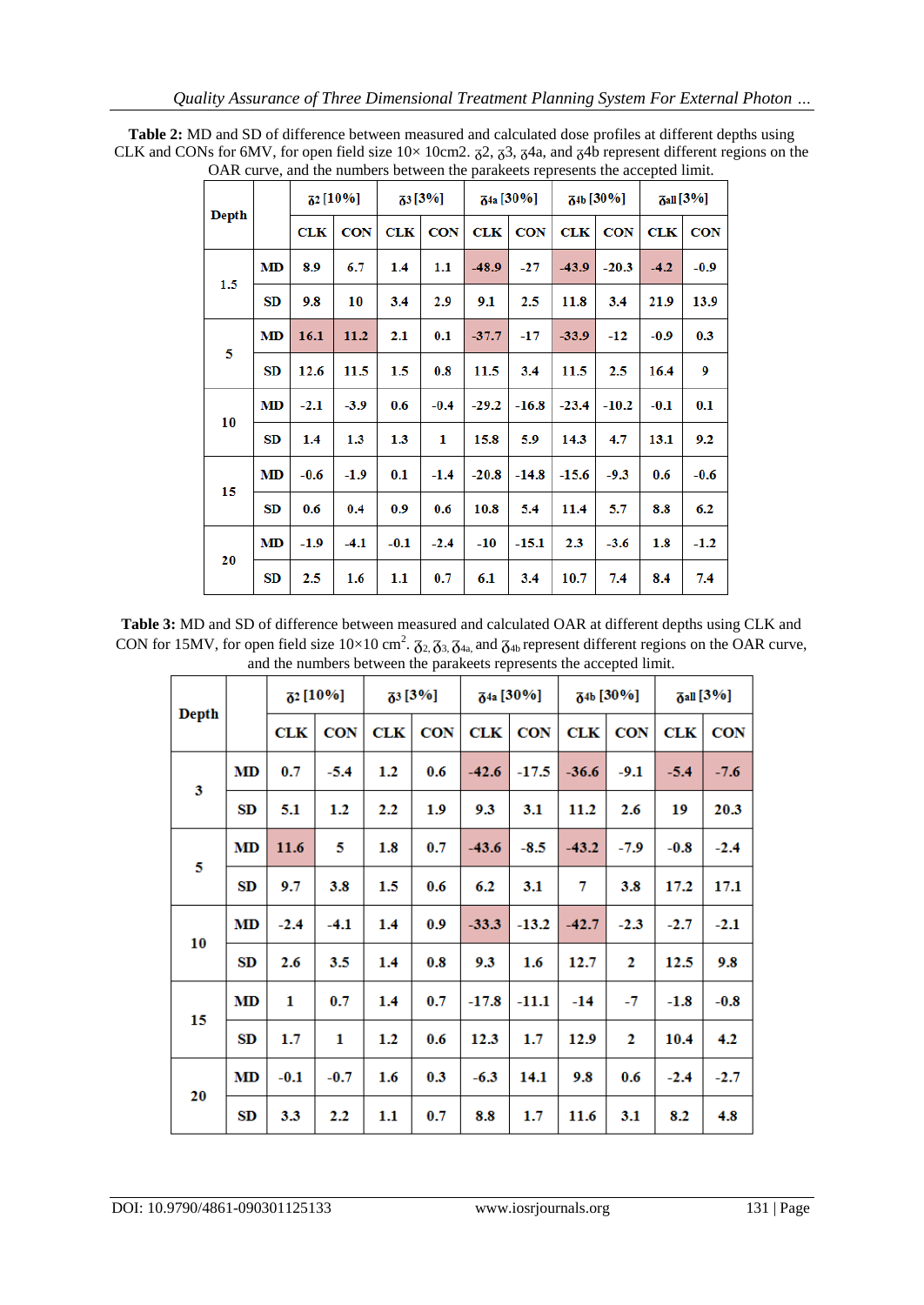|       |           |            | <b>82</b> [10%] | $73[3\%]$  |            | <b>64a</b> [30%] |            | 30%]       |            | $\delta$ all [3%] |            |
|-------|-----------|------------|-----------------|------------|------------|------------------|------------|------------|------------|-------------------|------------|
| Depth |           | <b>CLK</b> | <b>CON</b>      | <b>CLK</b> | <b>CON</b> | CLK              | <b>CON</b> | <b>CLK</b> | <b>CON</b> | <b>CLK</b>        | <b>CON</b> |
|       | MD        | 13.9       | 12              | $1.1\,$    | 0.3        | $-62.5$          | $-14.4$    | $-61.5$    | $-12.3$    | $-4.6$            | 0.5        |
| 1.5   | SD        | 5.7        | 9.7             | 1.9        | 1.1        | 8.1              | 11.8       | 8.2        | 12.1       | 20.9              | 8.5        |
| 5     | <b>MD</b> | 14.6       | 6.3             | 2.1        | 0.4        | $-50.1$          | -15.1      | $-48.3$    | $-12.1$    | $-0.4$            | 0.6        |
|       | SD        | 8.2        | 6.1             | 1.7        | 0.4        | 2.1              | 9.5        | 2.5        | 9.6        | 14.8              | 6.4        |
|       | <b>MD</b> | 5          | $-0.3$          | 0.3        | $-0.2$     | $-22.5$          | $-13.6$    | $-17$      | -7.5       | 0.8               | 0.1        |
| 10    | SD        | 1.3        | 1               | 1.8        | 0.3        | 17.1             | 9.9        | 19.8       | 12.1       | 8.6               | 5.5        |
|       | MD        | 5.1        | $-0.7$          | $-0.5$     | $-1$       | 11.8             | $-1.2$     | 18.7       | 4.8        | 1.3               | $-0.6$     |
| 15    | SD        | 0.4        | 0.2             | 1.9        | 0.4        | 10.9             | 13.6       | 8.8        | 12.1       | 5.2               | 2.8        |
|       | MD        | 4.5        | $-2.3$          | $-0.5$     | $-2$       | 8.6              | $-18.8$    | 26.6       | -5.1       | 0.8               | 2.3        |
| 20    | SD        | 0.5        | 0.3             | 1.8        | 0.4        | 3.1              | 9.7        | 1.6        | 15.2       | 4.3               | 2.6        |

**Table 4:** MD and SD of difference between measured and calculated dose profiles at different depths using CLK and CONs for 6MV, for open field size  $25 \times 25 \text{cm}^2$ .  $\zeta_{2}$ ,  $\zeta_{3}$ ,  $\zeta_{4a}$ , and  $\zeta_{4b}$  represent different regions on the OAR curve, and the numbers between the parakeets represents the accepted limit.

**Table 5:** MD and SD of difference between measured and calculated OAR at different depths using CLK and CONs for 15MV, for open field size  $25\times25$  cm2.  $\frac{2}{9}$ ,  $\frac{2}{9}$ ,  $\frac{2}{9}$ ,  $\frac{2}{9}$ ,  $\frac{2}{9}$ ,  $\frac{2}{9}$ ,  $\frac{2}{9}$  represent different regions on OAR curve, and the numbers between the parakeets represents the accepted limit.

| <b>Depth</b> |           |      | <b>82</b> [10%] | $73[3\%]$ |            | $\delta$ <sup>4a</sup> [30%] |            | $\delta^{4b}$ [30%] |            | $\delta$ all [3%] |            |
|--------------|-----------|------|-----------------|-----------|------------|------------------------------|------------|---------------------|------------|-------------------|------------|
|              |           | CLK  | <b>CON</b>      | CLK       | <b>CON</b> | CLK                          | <b>CON</b> | CLK                 | <b>CON</b> | <b>CLK</b>        | <b>CON</b> |
| 3            | MD        | 3.4  | $-6.9$          | 0.7       | $-0.8$     | $-53.1$                      | 91.5       | $-51.9$             | 91.5       | $-3.5$            | 7.1        |
|              | SD        | 4    | 2.7             | $1.6\,$   | 0.9        | 2.5                          | 30.3       | 2                   | 30.3       | 15.9              | 27.1       |
|              | <b>MD</b> | 15.9 | $-9.5$          | 1.6       | $-1.4$     | $-53.5$                      | 92.4       | $-54.3$             | 92.4       | $-1.6$            | 4.7        |
| 5            | SD        | 10.2 | 3.9             | $1.8\,$   | $1.1\,$    | 4.7                          | 32.8       | 4.5                 | 32.8       | 15.2              | 25.2       |
| 10           | <b>MD</b> | 2.6  | $-4.2$          | 0.8       | $-0.4$     | $-28.1$                      | 13.1       | $-21.1$             | 13.1       | 0.5               | $-0.6$     |
|              | SD        | 2.8  | 0.4             | 1.5       | 0.7        | 18.2                         | 16.2       | 22.3                | 16.2       | 8.7               | 5.4        |
| 15           | MD        | 5.9  | $-3.3$          | 1         | $-0.8$     | 12.2                         | $-19.7$    | 16.5                | $-19.7$    | 2.2               | $-2.1$     |
|              | SD        | 0.4  | 0.3             | 1.3       | 0.4        | 6.7                          | 4.1        | 8.5                 | 4.1        | 3.6               | 4          |
|              | MD        | 4.8  | $-2.8$          | $1.1\,$   | $-1$       | $-1.8$                       | $-22.8$    | 22.5                | $-22.8$    | 1.9               | $-1.9$     |
| 20           | SD        | 0.8  | 0.6             | 1.2       | 0.3        | 3.1                          | 11.9       | 8.6                 | 11.9       | 3.1               | 3.8        |